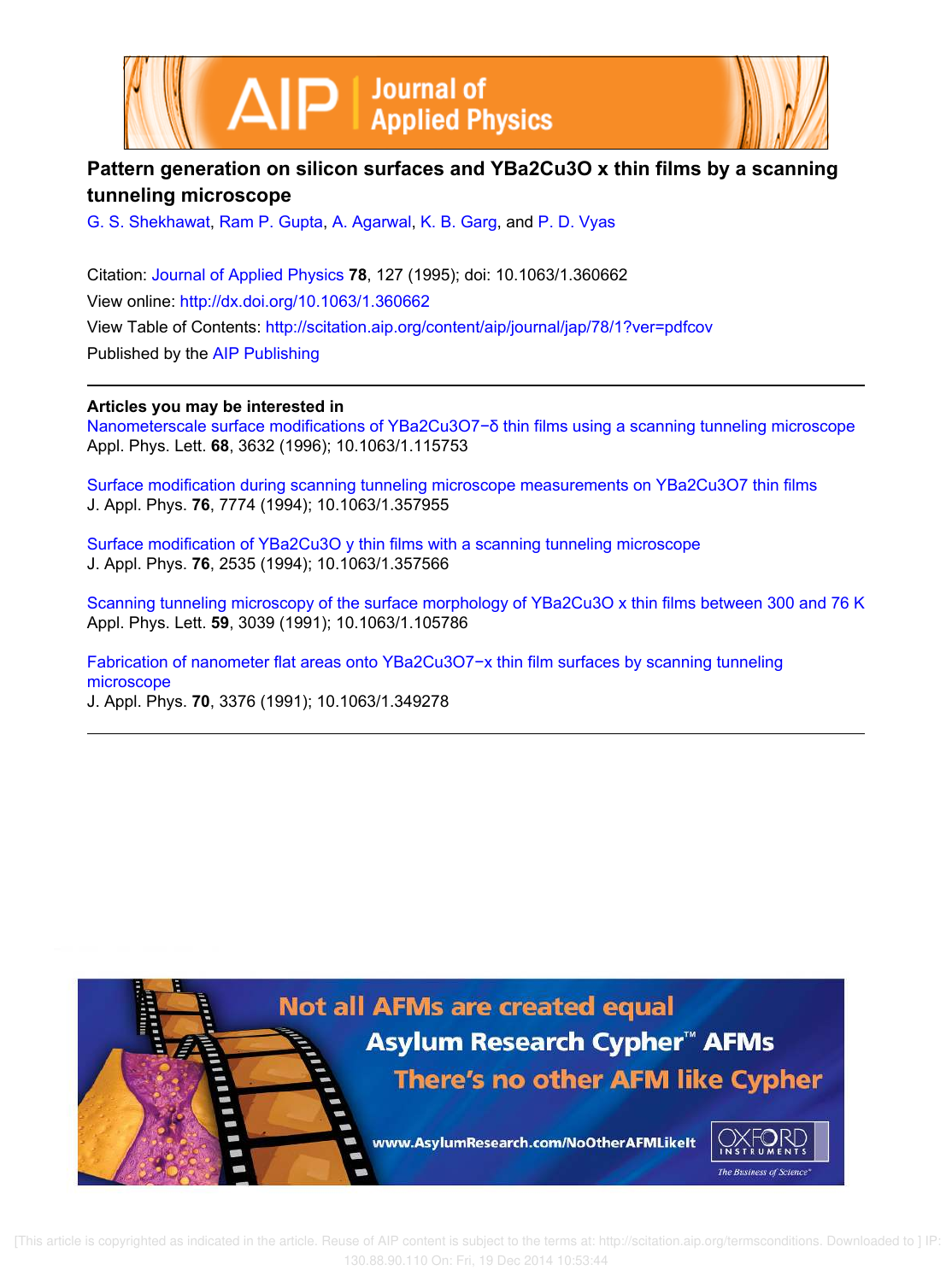# Pattern generation on silicon surfaces and  $YBa<sub>2</sub>Cu<sub>3</sub>O<sub>x</sub>$  thin films by a scanning tunneling microscope

G. S. Shekhawat, Ram P. Gupta, A. Agarwal, K. B. Garg,<sup>a)</sup> and P. D. Vyas Central Electronics Engineering Research Institute, Pilani 333031, India

(Received 4 November 1994; accepted for publication 13 February 1995)

In this article, recent results employing scanning tunneling microscopy-based techniques for the generation of nanometer-scale patterns on hydrofluoric acid treated silicon(100) and  $YBa<sub>2</sub>Cu<sub>3</sub>O<sub>r</sub>$ superconducting thin films are presented. Furthermore, we were able to extract silicon (Si) atoms from  $Si(100) - 1 \times 1$  surfaces, thereby producing silicon vacancies in the surface. These results thus demonstrate a possible approach for the construction of an atomic scale data memory as well as fabrication of artificial nucleation sites. The emission mechanism is believed to be field assisted evaporation due to the close proximity of the surface and the probe of the microscope.© 1995 American Institute of Physics.

### I. INTRODUCTION

Within the last several years, there has been great interest in the physics of mesoscopic (the range between atomic and micrometer size) devices and structures. Several very interesting phenomena such as the Aharonov-Bohm effect and universal conductance fluctuations have been seen in these devices, and possibly, many more interesting properties remain to be discovered. In order to build such devices to study some of these effects, it is necessary to have techniques capable of fabricating structures of nanometer dimensions.

In nanofabrication, long-term goals are

- (i) to build the maximum number of device structures in a minimum space,
- (ii) to keep these structures active after extensive use, and<br>(iii) to operate these structures in air environment.
- to operate these structures in air environment.

The scanning tunneling microscopy (STM) has opened fascinating possibilities towards the miniaturization of electronic devices,<sup>1</sup> and single atom manipulations.<sup>2,3</sup>

Present commercial techniques used to modify solid surfaces work mostly in the micrometer range. However, there is a big effort to reach the nanometer range. This will offer new possibilities for mass storage, for submicron electronic devices, and for studying physical properties of specific nanolattices.<sup>4</sup> Although STM is well known as a technique to gain information about the surface of solids with atomic resolution,<sup>5</sup> only a few authors have investigated surface modifications by using  $STM.<sup>6-10</sup>$  When operated in the field emission mode it can generate an intense submicron beam of low-energy electrons. Because of absence of space charge and lens aberrations, the STM can produce a submicron beam even of few hundred volts with currents much higher than that are possible using more conventional techniques. Therefore, efforts in our laboratory have also been concentrated in developing scanning tunneling effect processing (STEP), in which tunneling electrons, ions, and/or atoms generated by a STM are used for nanometer scale fabrication.

In this article, our recent results employing STM-based techniques for the generation of nanometer-scale patterns on hydrofluoric acid (HF) treated silicon surfaces and hightemperature superconductor (HTSC)  $YBa<sub>2</sub>Cu<sub>3</sub>O<sub>r</sub>$  (YBCO) thin films are presented. The emphasis here is on processoriented, rather than instrument-oriented issues. Thus, we restrict our discussion of STM-based modification techniques to processes, which lead to the creation of nanostructures. A significant feature of the present work is the demonstration that a localized change can be confined to a depth of a few nanometers below the surface.

## II. EXPERIMENT

YBCO thin films were deposited on MgO and SrTiO,  $(100)$  oriented substrates by off-axis radio frequency  $(rf)$ magnetron sputtering from a stoichiometric composite target. The substrate temperature was varied between 700 and 800 °C. The total gas pressure  $(Ar+O_2)$  was 30 mTorr, with an oxygen partial pressure of 10 mTorr, and an rf power varying from 300 to 400 W. P-type,  $Si(100)$  wafers of 4-6  $\Omega$  cm were chemically cleaned by the RCA method<sup>11</sup> to remove the contaminants on the surface of the wafer and then rinsed with de-ionized (DI) water for 10 min. After this, a thermal oxide of 15 nm thickness was grown on the surface. The specimen  $(1 \times 1 \text{ cm}^2)$  was cut from the oxidized wafers. The samples were subsequently degreased using trichloroethylene, acetone, DI water, and then etched by dipping in dilute HF  $(10\% - 20\%)$  for removal of oxide until the surface became hydrophobic. These were not rinsed again in DI water, but directly dried by blowing dry nitrogen gas to obtain hydrogen-terminated, chemically stable surfaces.<sup>12,13</sup>

In this study, a commercial STM (NanoScope II, Digital Instruments Inc.) was used as an electron source for nanofabrication as well as a microscope for imaging by changing bias voltage  $(V_h)$ , tunneling current  $(I_t)$ , and duration of current. The tunneling probe tips employed here were mechanically cut Pt-Ir (80:20). The tip condition was found to play a critical role in the process. All the images were taken in the constant height mode in air at room temperature.

<sup>&</sup>lt;sup>a</sup>'Present address: University of Rajasthan, Jaipur 302004, India.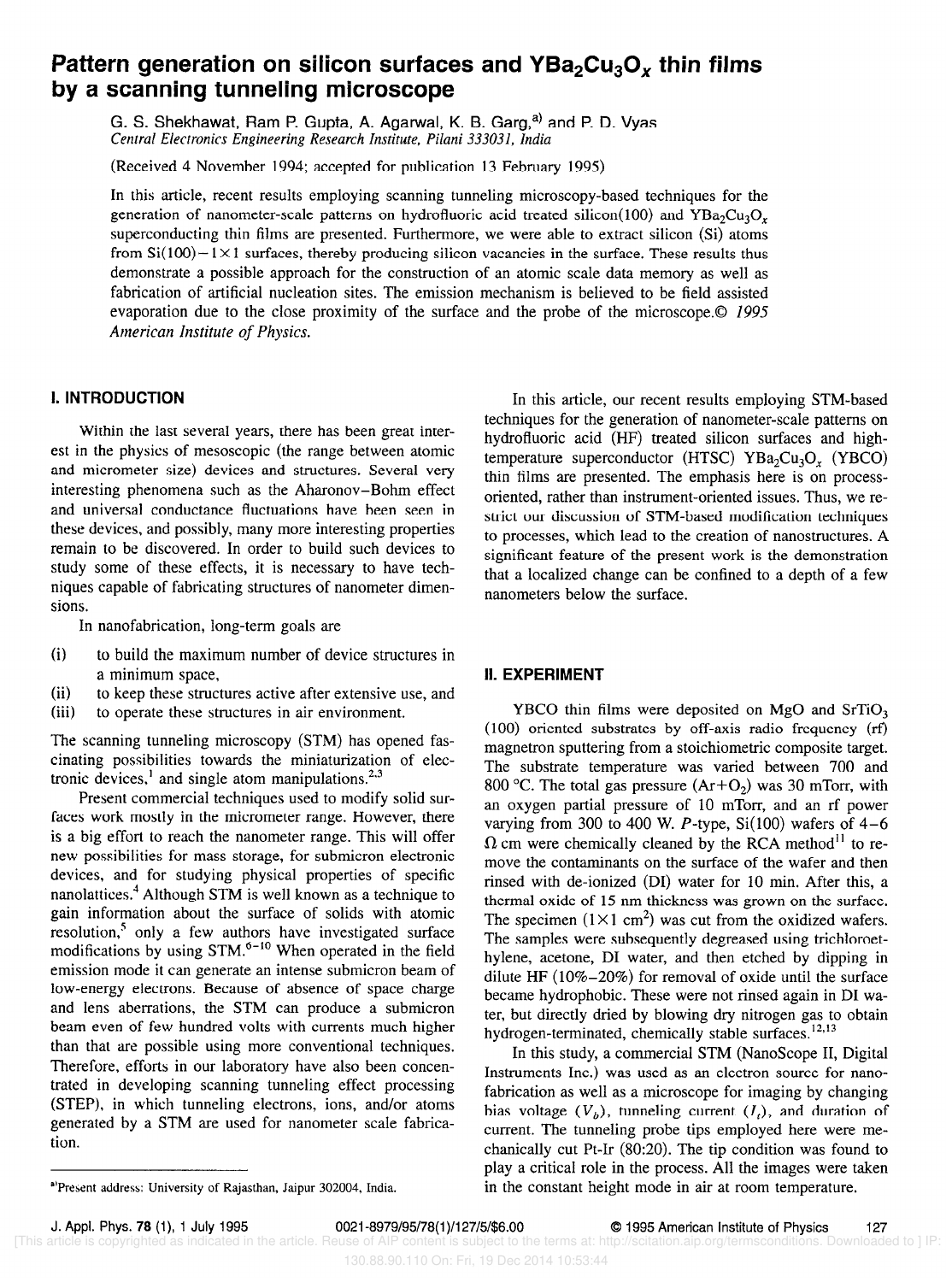

FIG. 1. Schematic drawing of the positioning of the STM tip for producing the nanometer structures,

#### iii. RESULTS AND DISCUSSION

Figure 1 schematically shows the positioning of the tunneling tip to produce the nanometer structures on silicon or YBCO surfaces. We start with the tip at position 1 where we want to produce the first structure. After positioning the tip the bias voltage is slowly increased to about  $-3$  V which results in increase in tip-to-sample distance. Then we increase the tunneling current to about 5 nA. This current, injected into a tiny region of the sample surface, leads to a significant temperature rise and to an electric field induced moditication of the surface. As a result a pattern of nanom-



FIG, 2. ta) Surface modification on HF treated,  $p$ -Si $(100)$ , using a STM in air. Features were written using  $V_{bias} = -3.2$  V and imaged at 1.2 V,  $I_t = 0.2$ nA with a 4.62 Hz scan rate. Dimensions of the features are approximately  $35$  nm $\times$   $35$  nm. (b) The cross-section through the hole is shown in the line trace. Cursor 1 and 2 indicates the width of the etched hole while 3 and 4 shows its depth.



FIG. 3. (a) STM image of elliptical cavities produced in YBCO thin films in air. These cavities were written at  $V_{\text{bias}} = -2.8$  V and  $I_t = 4.5$  nA at an interval of 10 nm. These were imaged at  $V_{\text{bias}}$ =400 mV and  $I_t$ =0.2 nA. (b) linear profile of section through the etched cavity hole in (a). The diameter of these cavities varies from  $2-4$  nm and the depth is 0.82 nm. Cursor 1 and 2 shows the distance between two cavities while 3 and 4 its depth.

eteric dimension is created in the sample surface. The current is then lowered to 1 nA in  $\sim$ 10 s and bias voltage is then reduced to about I V. We move the tip in the constant current mode to position 2 where we produce the second structure in the same way. Similarly, we generate structures at other locations on the surface as shown in Fig. 1.

Using the above procedure we generated two patterns in an HF treated silicon surface as shown in Fig. 2(a). These features were written with a  $V_{bias} = -3.2$  V (sample negative) and imaged at 1.2 V. Under high current and high-voltage conditions, STM scans on these samples lead to significant modification of the surface region. The features created consist of shallow holes, a few angstroms deep, surrounded partially by hillocks. Figure Z(b) depicts the cross-sectional profile of the generated patterns of dimensions about  $35 \text{ nm} \times 35$  $nm \times 1$  nm. These structures were created at an interval of 20 nm. Occurrence of hillocks at the corner in the etched hole may be attributed to some tip instability after the repeated transfer of material during hole formation. This suggests that tip shape plays a crucial role in surface modification by STM.

Figure  $3(a)$  shows the patterns generated in YBCO films. These features were produced at  $V_{bias} = -2.8$  V and tunneling current of about 4.5 nA. The three structures which are elliptical in shape arc clearly visible as three cavities with a

128 J. Appl. Phys., Vol. 78, No. 1, 1 July 1995 Shekhawat et al.

 [This article is copyrighted as indicated in the article. Reuse of AIP content is subject to the terms at: http://scitation.aip.org/termsconditions. Downloaded to ] IP: 130.88.90.110 On: Fri, 19 Dec 2014 10:53:44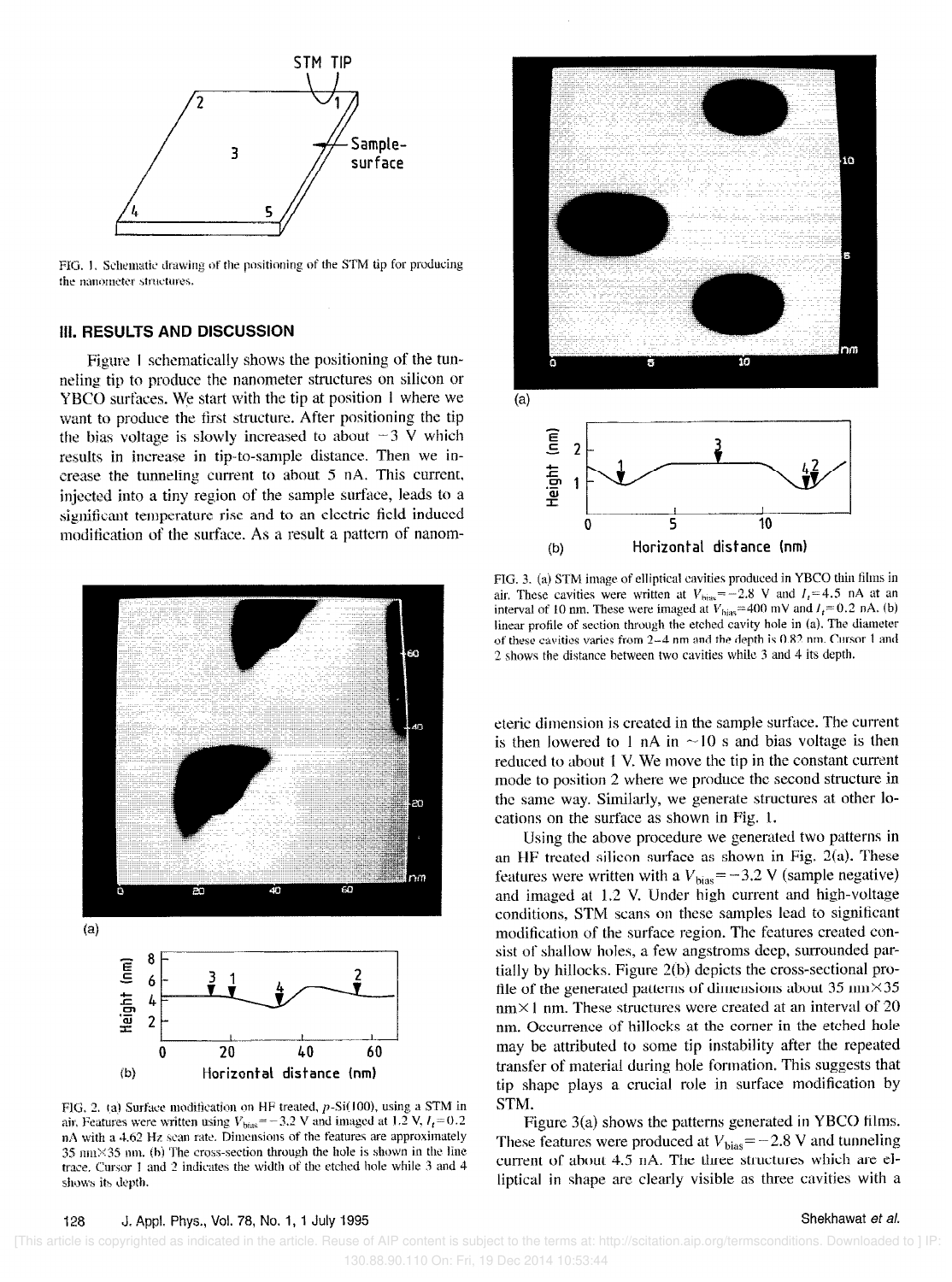

FIG, 4. (a) STM image of a deposit made by a STM tip on a silicon surface. The diameter of the deposit is  $\approx 2.82$  nm, and was made with a tip bias of  $3.5$  V. (b) linear profile of section across the deposit. Its diameter is indicated by cursor 1 and 2 while 3 and 4 shows its height.

diameter of about  $2-4$  nm and are created at an interval of about IO mn as seen in cross-sectional profile in Fig. 3(b).

Figure  $4(a)$  depicts an image of a deposit made on a silicon surface with an STM tip at a bias voltage of  $3.5$  V (sample positive). The line profile across the deposit is shown in Fig. 4(b). Its diameter is  $\approx 2.82$  nm<sup>2</sup> and the individual atoms in the deposit are not resolved. We believe that the deposit is composed of clusters of atoms. It is essential to make a material analysis of the deposit to determine its nature. However, the structure is too small for conventional analysis such as Auger electron spectroscopy. But with the STM itself, we obtained current-voltage  $(I-V)$  characteristics with the STM tip located right above the deposit which is shown in Fig. 5 as curve a. The curve b in the Fig. 5 shows  $I-V$  characteristics of unmodified region of the silicon surface. The difference in  $I-V$  behavior revealed by these curves clearly shows that a modification of the surface has occurred and that the deposit is indeed not silicon. In fact, the linear dependence of the tunneling current on the biasing voltage shown in the  $I-V$  curve a, of the deposit indicates the metallic nature of the deposit. The metallicity of the deposit reveals that the atoms are deposited from the tip on the sample surface, probably through a field emission mechanism.

Further, using the technique of STM, we have successfully extracted single silicon atoms from predetermined positions on a silicon surface. This will be very useful to fabricate atomic-scale memory devices to store huge amounts of data on the surface by using a single silicon atom vacancy as



FIG. 5.  $\textit{IV}$  curves corresponding to Fig. 4(a). (a) is taken over the deposited region and (b) is obtained over the nonmodified region.

one bit of information. For this purpose we placed the well cleaned Pt-Ir tip at  $\approx$  5-6 Å above the silicon surface and applied a bias voltage between  $-3$  and  $-5$  V to the sample for  $4-6$  s. The vacancies created by extracting silicon atoms are indicated by an arrow in Pig. 6. This process was reproducible in about  $50\% - 70\%$  of the attempts. Using this approach, we can create unique atomic-scale structures by sequentially extracting single silicon atoms from predetermined positions.

Following the successful deposition of mould on silicon by Pt-Ir tip, we attempted to deposit some soft metals on silicon. With this aim we used mechanically cut aluminium tips for writing on silicon surfaces. Figure 7(a) denotes a view of aluminium metal lines drawn on a silicon surface. The grey scale image (brighter regions are higher) of the lines was obtained in the constant height mode with a bias voltage of 1.2 V (tip negative) and  $I_t = 0.2$  nA, and a scan



FIG. 6. STM image  $(2.5 \text{ nm} \times 2.5 \text{ nm})$  showing the extraction of single silicon atoms from the  $Si(100)$  surface using a Pt-Ir tip. This image was taken at a sample voltage of  $1.1$  V and a tunneling current of 0.5 nA. Arrows indicates the regions from which atoms are extracted.

130.88.90.110 On: Fri, 19 Dec 2014 10:53:44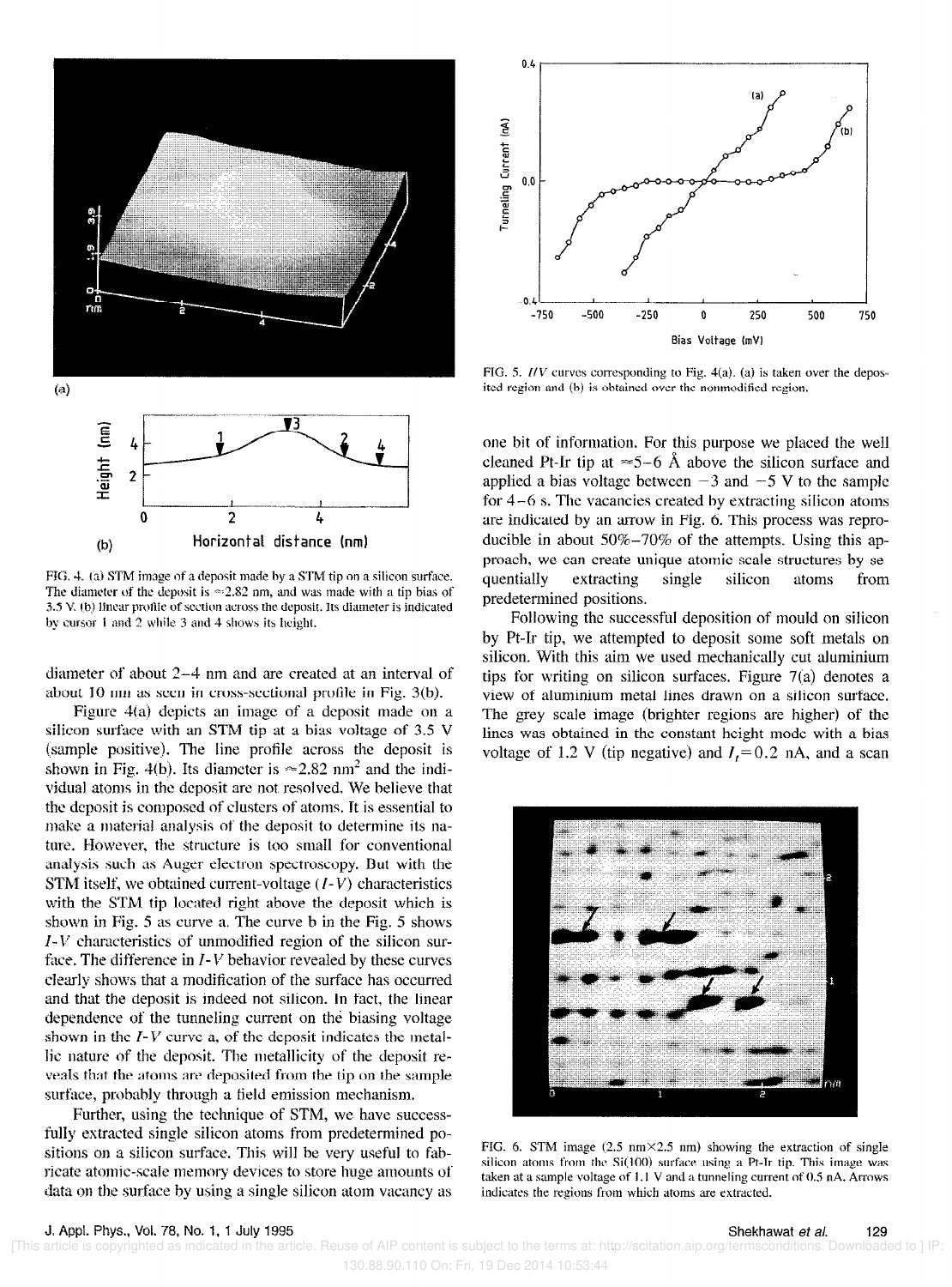

FIG. 7. (a) STM image of aluminium lines written at  $V_{bias} = 3.5$  V and  $I_i = 2$ nA. Aluminium tips were used for writing these lines. The width and height af these lines are nearly 10 and I .S nm, respectively. These parallel spaced lines were written at an interval of  $6-8$  nm. (b) Line profile across the lines taken along one direction.

rate of 8.62 Hz. These patterns consist of a series of parallel spaced lines. These lines were written at an  $V_b = 3.5$  V and  $I_t$ =2 nA. The average height and width of the written features is about 1.5 and 10 nm, respectively. The features were written at an interval of about 6-8 nm. The line profile across the lines is shown in Fig. 7(b). Scanning tunneling spectroscopy (STS) measurements revealed the metallic naturc of these lines.

Once the atoms are transferred to the tip, we speculate that they are desorbed by the field. However, two other alternatives are also possible;

- ii) Either they deposited on the surface but far from the region where the manipulation took place or
- iii) they become part of the tip.

If this is the case, it probably should not be at the apex. However the performance of the tip after surface modification did not show any deterioration indicating no deposit on apex of the tip.

From the above discussions, three interesting results arise. First, all the cavities or rnoulds are almost identical. This reveals the reproducibility of this method. Second, if one silicon atom vacancy can act as one bit of information, then this method has a potential for high-density data storage. Clearly at present it is not practical to utilize this procedure for data storage because of the low writing rate. The obvious next step should be to increase the rate for storing the information. Third, the performance of the tip does not seem to be affected by the writing process.

There are three possible mechanism for producing these surface modifications,

- ii) mechanical interaction between tip and sample (indentation),
- (ii) a process activated by the current, and
- iiii) field-induced evaporation.

In our images, features are almost identical in shape/size. Thus, mechanical interaction between the tip and sample is completely ruled out. Since images can be obtained even when operating the STM in the constant current mode at 10 nA and low bias voltages (a few tens of mV): thus, we conclude from this that the current is not only the relevant parameter for producing these structures. In our laboratory, we have accumulated much data that suggest field-induced evaporation, i.e., the process of the removal of atoms from the surface under the action of high electric field<sup>14</sup> as the dominant mechanism for producing these nanostructures. Therefore, we strongly believe that high current, high voltage, hence high field, is necessary for surface modification by STM. A field evaporation mechanism may also explain some previously reported results on STM surface modification.<sup>15-17</sup>

### **IV. CONCLUSION**

In conclusion, we have produced stable, low-voltage, nanometer-scale structures on dilute HF acid treated silicon surfaces and YBCO thin films using a STM in air. We consider field enhanced evaporation being a likely case for the generation of the observed structures. The technique allows writing and subsequent imaging of these time-stable structures with the same tip. We have demonstrated the possibility of extraction of a single atom from silicon surface. This could be of interest for the investigation of mechanical properties on a nanometer scale and for potential technological applications such as information storage devices and the production of devices on a nearly atomic scale. We believe that this opens new possibilities for the fabrication of nanostructures operative in air at room temperature.

- <sup>1</sup> I. W. Lyo and P. Avouris, Science  $245$ , 1369 (1989).
- $2$ D. M. Eigler and E. K. Schwizer, Nature 344, 524 (1990).
- <sup>3</sup>R. S. Becker, J. A. Golovchenko, and B. S. Swartzentruber, Nature 325, 419 (1987).
- <sup>4</sup> R. E. Howard, P. F. Liao, W. J. Skocpol, L. D. Jackel, and H. G. Craighead, Science 221, 117 (1983).
- <sup>5</sup>G. Binnig and H, Rohrer, Phys. Rev. Lett. 49, 57 (1982).
- <sup>6</sup>M. Ringger, H. R. Hidber, R. Schlogl, P. Oelhafen, and H. J. Guntherodt, Appl. Phys. Lett. 46, 833 (1985).
- ${}^{7}$ M. A. McCord and R. F. W. Pease, J. Vac. Sci. Technol. B 3, 198 (1985).  ${}^{8}$ M. A. McCord, D. P. Kern, and T. H. P. Chang, J. Vac. Sci. Technol. B 6,
- 1877 (1988).
- $^{9}$ C. R. K. Marrian and R. J. Colton, Appl. Phys. Lett. 56, 755 (1990).
- <sup>10</sup> E. J. Van Loenen, D. Dijkkamp, A. J. Hoeven, J. M. Lenssinck, and J. Dieleman, Appl. Phys. Lett. 55, 1312 (1989).